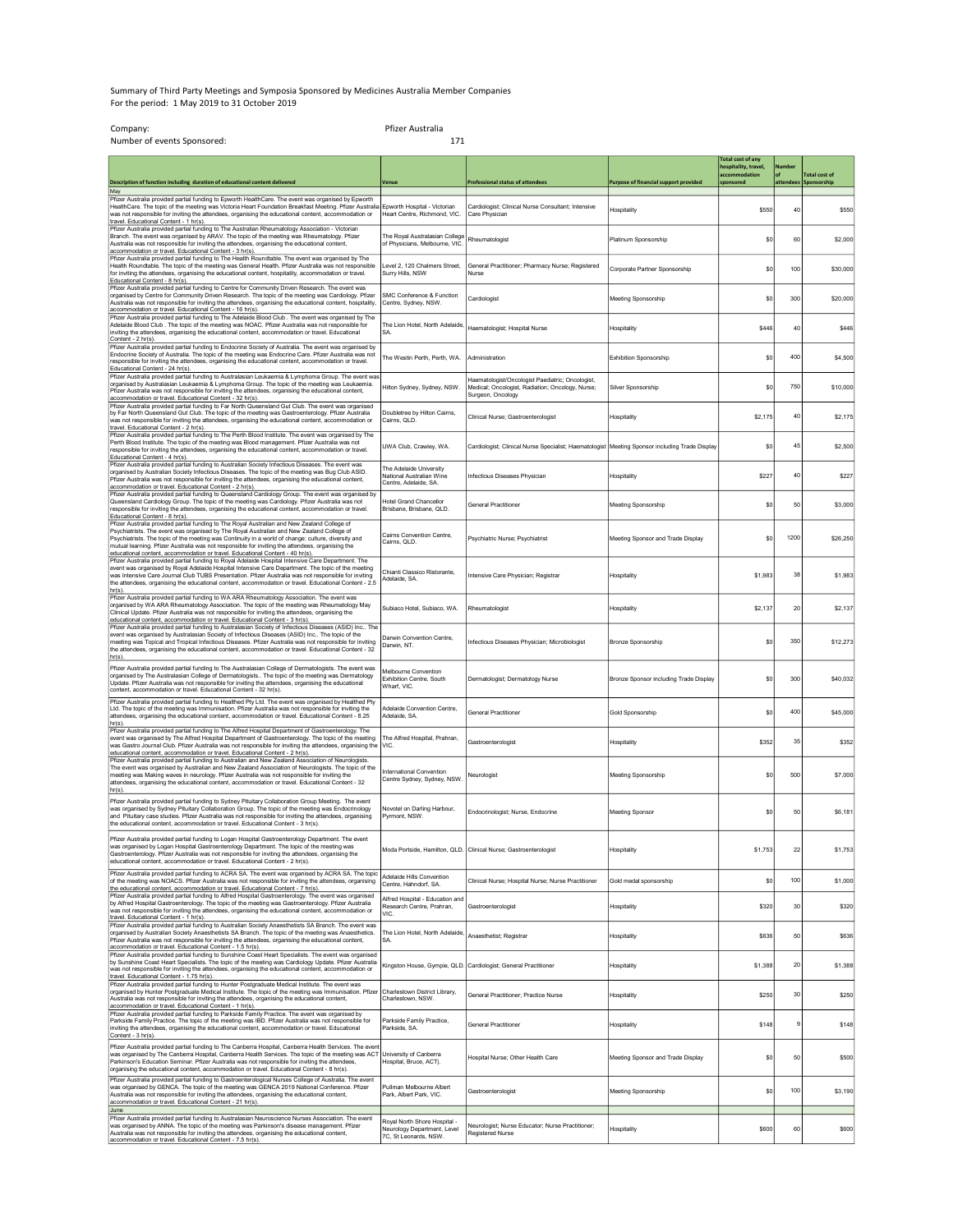| Pfizer Australia provided partial funding to Sydney Infectious Diseases Group Meeting. The event was<br>organised by Sydney Infectious Diseases Group Meeting. The topic of the meeting was Clinical Case<br>presentations. Pfizer Australia was not responsible for inviting the attendees, organising the                                                                                                                                                      | Chris O'Brien Lighthouse,<br>Camperdown, NSW.                                                   | Infectious Diseases Physician                                                                                                                                                                                                                                                                                          | Meeting Sponsor                         | \$0          | 60   | \$3,288   |
|------------------------------------------------------------------------------------------------------------------------------------------------------------------------------------------------------------------------------------------------------------------------------------------------------------------------------------------------------------------------------------------------------------------------------------------------------------------|-------------------------------------------------------------------------------------------------|------------------------------------------------------------------------------------------------------------------------------------------------------------------------------------------------------------------------------------------------------------------------------------------------------------------------|-----------------------------------------|--------------|------|-----------|
| educational content, accommodation or travel. Educational Content - 2.5 hr(s).<br>Pfizer Australia provided partial funding to College of Intensive Care Medicine. The event was<br>organised by College of Intensive Care Medicine. The topic of the meeting was Trauma: A Crash<br>Course. Pfizer Australia was not responsible for inviting the attendees, organising the educational                                                                         | Cairns Convention Centre.<br>Caims, QLD.                                                        | Intensive Care Physician                                                                                                                                                                                                                                                                                               | Platinum Sponsorship                    | \$0          | 350  | \$25,000  |
| content, accommodation or travel. Educational Content - 32 hr(s).<br>Pfizer Australia provided partial funding to SA Heart. The event was organised by SA Heart. The topic<br>of the meeting was NOAC. Pfizer Australia was not responsible for inviting the attendees, organising<br>the educational content, accommodation or travel. Educational Content - 3 hr(s).                                                                                           | Orso, Rose Park, SA.                                                                            | Cardiologist; General Practitioner                                                                                                                                                                                                                                                                                     | Hospitality                             | \$3,000      | 30   | \$3,000   |
| Pfizer Australia provided partial funding to Movement Disorder Society Australia and NZ. The event<br>was organised by MDSANZ. The topic of the meeting was Neurology and Movement Disorder. Pfizer<br>Australia was not responsible for inviting the attendees, organising the educational content,<br>accommodation or travel. Educational Content - 2 hr(s).                                                                                                  | Park Hyatt Sydney, The Rocks,<br>NSW.                                                           | Neurologist                                                                                                                                                                                                                                                                                                            | Meeting Sponsor with Trade Display      | \$0          | 60   | \$2,500   |
| Pfizer Australia provided partial funding to Sydney Gut Club. The event was organised by Sydney Gut<br>Club. The topic of the meeting was Endoscopic treatments for Barrett's. Pfizer Australia was not<br>responsible for inviting the attendees, organising the educational content, accommodation or travel.<br>Educational Content - 3 hr(s).                                                                                                                | Pullman Sydney Hyde Park,<br>Sydney, NSW.                                                       | Gastroenterologist                                                                                                                                                                                                                                                                                                     | Hospitality and Trade Display           | \$1,707      | 60   | \$1,707   |
| Pfizer Australia provided partial funding to Australian Society Infectious Diseases. The event was<br>organised by Australian Society Infectious Diseases. The topic of the meeting was Bug Club ASID.<br>Pfizer Australia was not responsible for inviting the attendees, organising the educational content,<br>accommodation or travel. Educational Content - 1.5 hr(s).                                                                                      | The Adelaide University<br>National Australian Wine<br>Centre Adelaide SA                       | Infectious Diseases Physician                                                                                                                                                                                                                                                                                          | Hospitality                             | <b>\$251</b> | 40   | \$251     |
| Pfizer Australia provided partial funding to Medical Oncologists, Sydney. The event was organised by<br>Medical Oncologists, Sydney. The topic of the meeting was Meeting Update from ASCO 2019. Pfizer<br>Australia was not responsible for inviting the attendees, organising the educational content,                                                                                                                                                         | Le Montage Reception Centre,<br>Leichardt, NSW.                                                 | Oncologist, Medical; Oncologist, Radiation;<br>Oncology, Nurse; Registrar                                                                                                                                                                                                                                              | Hospitality                             | \$1,197      | 150  | \$1,197   |
| accommodation or travel. Educational Content - 2.5 hr(s).<br>Pfizer Australia provided partial funding to Gastroenterological Society of Queensland. The event was<br>organised by Gastroenterological Society of Queensland. The topic of the meeting was<br>Gastroenterology & Hepatology. Pfizer Australia was not responsible for inviting the attendees,<br>organising the educational content, accommodation or travel. Educational Content - 19.75 hr(s). | Sofitel Noosa Pacific Resort,<br>Noosa Heads, QLD.                                              | Gastroenterologist                                                                                                                                                                                                                                                                                                     | Platinum Sponsorship                    | \$0          | 1000 | \$11,454  |
| Pfizer Australia provided partial funding to Healthed Pty Ltd. The event was organised by Healthed Pty<br>Ltd. The topic of the meeting was Immunisation. Pfizer Australia was not responsible for inviting the<br>attendees, organising the educational content, accommodation or travel. Educational Content - 8.5<br>$hr(s)$ .                                                                                                                                | Royal International Convention<br>Centre, Brisbane, QLD.                                        | <b>General Practitioner</b>                                                                                                                                                                                                                                                                                            | Gold Sponsorship                        | \$0          | 900  | \$45,000  |
| Pfizer Australia provided partial funding to Thoracic Society of Australia and New Zealand - WA Branch<br>The event was organised by Thoracic Society of Australia and New Zealand - WA Branch . The topic<br>of the meeting was Respiratory Medicine. Pfizer Australia was not responsible for inviting the<br>attendees, organising the educational content, hospitality, accommodation or travel. Educational<br>Content - 4 hr(s)                            | Jo Jo's Cafe, Nedlands, WA                                                                      | Clinical Nurse Consultant; Epidemiology; General<br>Practitioner; Genetic Medicine; Immunologist;<br>Infectious Diseases Physician; Nurse Practitioner;<br>Paediatrician; Respiratory Physician Allergy                                                                                                                | Hospitality                             | \$3,750      | 60   | \$3,750   |
| Pfizer Australia provided partial funding to Sydney Anti-Microbial Stewardship Pharmacists Meeting.<br>The event was organised by Sydney Anti-Microbial Stewardship Pharmacists Meeting. The topic of the<br>meeting was Clinical case presentations. Pfizer Australia was not responsible for inviting the attendees,<br>organising the educational content, accommodation or travel. Educational Content - 2.5 hr(s).                                          | Chris O'Brien Lighthouse,<br>Camperdown, NSW.                                                   | Hospital Pharmacist                                                                                                                                                                                                                                                                                                    | Hospitality                             | \$2,000      | 30   | \$2,000   |
| Pfizer Australia provided partial funding to Cancer Nurses Society of Australia. The event was<br>organised by Cancer Nurses Society of Australia. The topic of the meeting was Cancer Care. Pfizer<br>Australia was not responsible for inviting the attendees, organising the educational content, hospitality,<br>accommodation or travel. Educational Content - 24 hr(s).                                                                                    | Melbourne Convention<br>Exhibition Centre, South<br>Wharf, VIC.                                 | Clinical Nurse; Hospital Nurse; Oncology, Nurse;<br>Other Health Care                                                                                                                                                                                                                                                  | <b>Meeting Sponsor</b>                  | \$0          | 700  | \$1,500   |
| Pfizer Australia provided partial funding to South Australian Indian Medical Association. The event was<br>organised by South Australian Indian Medical Association. The topic of the meeting was NOAC. Pfizer<br>Australia was not responsible for inviting the attendees, organising the educational content,<br>accommodation or travel. Educational Content - 8 hr(s).                                                                                       | National Wine Centre,<br>Adelaide, SA.                                                          | Cardiologist; Clinical Nurse; General Practitioner;<br>Haematologist                                                                                                                                                                                                                                                   | Meeting sponsor                         | \$0          | 100  | \$4,000   |
| Pfizer Australia provided partial funding to South East Queensland Oncology Group. The event was<br>organised by South East Queensland Oncology Group. The topic of the meeting was Various Tumour<br>Streams. Pfizer Australia was not responsible for inviting the attendees, organising the educational<br>content, accommodation or travel. Educational Content - 5. 25hr(s).                                                                                | Mercure Inn, Hyde Park, QLD.                                                                    | Hospital Pharmacist: Oncologist, Medical:<br>Oncologist, Radiation; Oncology, Nurse                                                                                                                                                                                                                                    | Meeting sponsor and Hospitality         | \$1,672      | 30   | \$2,172   |
| Pfizer Australia provided partial funding to Austin Health. The event was organised by Austin Health.<br>The topic of the meeting was Gastroenterology. Pfizer Australia was not responsible for inviting the<br>attendees, organising the educational content, accommodation or travel. Educational Content - 2 hr(s).                                                                                                                                          | Saint Crispin, Collingwood,<br>VIC.                                                             | Gastroenterologist                                                                                                                                                                                                                                                                                                     | Hospitality                             | \$1,921      | 30   | \$1,921   |
| Pfizer Australia provided partial funding to Adelaide Colorectal Tumour Group. The event was<br>organised by Adelaide Colorectal Tumour Group. The topic of the meeting was Gastrointestinal ASCO<br>Update. Pfizer Australia was not responsible for inviting the attendees, organising the educational<br>content, accommodation or travel. Educational Content - 2 hr(s).                                                                                     | The Carrington Function<br>Centre, Adelaide, SA                                                 | Clinical Nurse: Clinical Nurse Consultant: Clinical<br>Nurse Specialist; Dietician; Gastroenterologist;<br>Hospital Nurse; Hospital Pharmacist; Nurse,<br>Endocrine; Nurse Educator; Nurse Practitioner;<br>Oncologist, Medical; Oncologist, Radiation;<br>Oncology, Nurse; Registrar; Surgeon, Oncology;<br>Urologist | Meeting Sponsor                         | \$0          | 30   | \$1,000   |
| Pfizer Australia provided partial funding to Medical Oncologists ACT. The event was organised by<br>Medical Oncologists ACT. The topic of the meeting was Post ASCO Update. Pfizer Australia was not<br>responsible for inviting the attendees, organising the educational content, accommodation or travel.<br>Educational Content - 3 hr(s).                                                                                                                   | The Boat House By the Lake,<br>Barton, ACT.                                                     | Haematologist; Oncologist, Medical; Oncologist,<br>Radiation; Oncology, Nurse; Pharmacist; Registrar                                                                                                                                                                                                                   | Meeting Sponsor                         | \$0          | 40   | \$612     |
| Pfizer Australia provided partial funding to Australian Rheumatology Association - Victorian Branch.<br>The event was organised by ARAV. The topic of the meeting was Rheumatology. Pfizer Australia was<br>not responsible for inviting the attendees, organising the educational content, accommodation or travel.<br>Educational Content - 3 hr(s)                                                                                                            | Fenix Restaurant, Richmond,<br>VIC.                                                             | Rheumatologist                                                                                                                                                                                                                                                                                                         | Platinum Sponsorship                    | \$0          | 60   | \$3,000   |
| July<br>Pfizer Australia provided partial funding to International Society on Thrombosis & Haemostasis. The<br>event was organised by ISTH. The topic of the meeting was Thrombosis & Haemostasis. Pfizer<br>Australia was not responsible for inviting the attendees, organising the educational content,<br>accommodation or travel. Educational Content - 40 hr(s).                                                                                           | Melbourne Convention<br>Exhibition Centre, South<br>Wharf, VIC.                                 | Administration                                                                                                                                                                                                                                                                                                         | Meeting Sponsor with Trade Display      | \$0          | 400  | \$169,079 |
| Pfizer Australia provided partial funding to Australian Society Infectious Diseases. The event was<br>organised by Australian Society Infectious Diseases. The topic of the meeting was Bug Club ASID.<br>Pfizer Australia was not responsible for inviting the attendees, organising the educational content,<br>accommodation or travel. Educational Content - 1.5 hr(s).                                                                                      | The Adelaide University<br>National Australian Wine<br>Centre, Adelaide, SA.                    | Infectious Diseases Physician                                                                                                                                                                                                                                                                                          | Hospitality                             | \$224        | 40   | \$224     |
| Pfizer Australia provided partial funding to Westmead Respiratory Department. The event was<br>organised by Westmead Respiratory Department. The topic of the meeting was Respiratory Education<br>Day. Pfizer Australia was not responsible for inviting the attendees, organising the educational content,<br>accommodation or travel. Educational Content - 6.25 hr(s).                                                                                       | Westmead Hospital - SWAHS<br>Respiratory Unit, Westmead<br>NSW.                                 | lospital Nurse; Physician, Respiratory; Respiratory<br>Physician Sleep                                                                                                                                                                                                                                                 | <b>Hospitality</b>                      | \$500        | 100  | \$500     |
| Pfizer Australia provided partial funding to Inflammation and Immunology. The event was organised by<br>Inflammation and Immunology. The topic of the meeting was Rheumatology Journal Club. Pfizer<br>Australia was not responsible for inviting the attendees, organising the educational content,<br>accommodation or travel Educational Content - 1 hr(s)                                                                                                    | Western Hospital Footscray -<br>Rheumatology Department,<br>Footscray, VIC.                     | Rheumatologist                                                                                                                                                                                                                                                                                                         | Journal Club                            | \$0          | 15   | \$450     |
| Pfizer Australia provided partial funding to West Australia cancer Education Group. The event was<br>organised by West Australia cancer Education Group. The topic of the meeting was WACOG Keynote<br>speaker series. Pfizer Australia was not responsible for inviting the attendees, organising the<br>educational content, accommodation or travel. Educational Content - 4 hr(s).                                                                           | UWA Club, Crawley, WA.                                                                          | Clinical Nurse Consultant; Nurse Practitioner;<br>Oncologist, Medical; Oncologist, Radiation;<br>Oncology, Nurse; Registrar; Surgeon, Oncology                                                                                                                                                                         | Hospitality                             | \$1,000      | 50   | \$1,000   |
| Pfizer Australia provided partial funding to West Australia cancer Education Group. The event was<br>organised by West Australia cancer Education Group. The topic of the meeting was Post ASCO 2019<br>Update and Highlights no. 2. Pfizer Australia was not responsible for inviting the attendees, organising<br>the educational content, accommodation or travel. Educational Content - 4 hr(s).                                                             | JWA Club, Crawley, WA.                                                                          | Clinical Nurse Consultant: Nurse Practitioner:<br>Oncologist, Medical; Oncologist, Radiation;<br>Oncology, Nurse; Registrar; Surgeon, Oncology                                                                                                                                                                         | Hospitality                             | \$1,000      | 50   | \$1,000   |
| Pfizer Australia provided partial funding to South East Queensland Oncology Group. The event was<br>organised by South East Queensland Oncology Group. The topic of the meeting was Various Tumour<br>Streams. Pfizer Australia was not responsible for inviting the attendees, organising the educational<br>content, accommodation or travel. Educational Content - 2 hr(s).                                                                                   | Rydges Fortitude Valley,<br>Bowen Hills, QLD.                                                   | Hospital Pharmacist; Oncologist, Medical;<br>Oncologist, Radiation; Oncology, Nurse                                                                                                                                                                                                                                    | Hospitality                             | \$1,772      | 80   | \$1,772   |
| Pfizer Australia provided partial funding to ARAQ. The event was organised by ARAQ. The topic of the<br>meeting was Rheumatology. Pfizer Australia was not responsible for inviting the attendees, organising<br>the educational content, accommodation or travel. Educational Content - 3.5 hr(s).                                                                                                                                                              | <b>Translational Research</b><br>Institute - Princess Alexandra<br>Hospital, Woolloongabba, QLD | Registrar Rheumatologist; Rheumatologist                                                                                                                                                                                                                                                                               | Platinum Sponsor                        | \$0          | 40   | \$1,818   |
| Pfizer Australia provided partial funding to Royal Brisbane & Women's Hospital Foundation. The event<br>was organised by Royal Brisbane & Women's Hospital Foundation. The topic of the meeting was<br>Medical Oncology, Radiation Oncology & Haematology. Pfizer Australia was not responsible for inviting<br>the attendees, organising the educational content, accommodation or travel. Educational Content - 6.75<br>$hr(s)$ .                              | Royal Brisbane hospital<br>education centre, Herston,<br>QLD.                                   | General Practitioner; Oncologist, Medical                                                                                                                                                                                                                                                                              | Meeting Sponsor Including Trade Display | \$0          | 70   | \$1,363   |
| Pfizer Australia provided partial funding to The Thoracic Society of Australia and New Zealand. The<br>event was organised by The Thoracic Society of Australia and New Zealand. The topic of the meeting<br>was Occupational and Environmental Lung Disease. Pfizer Australia was not responsible for inviting<br>the attendees, organising the educational content, accommodation or travel. Educational Content - 6<br>$hr(s)$ .                              | <b>Brisbane Convention and</b><br>Exhibition Centre, South<br>Brisbane, QLD.                    | General Practitioner; Hospital Doctor/Staff/Intern;<br>Hospital Nurse; Infectious Diseases Physician;<br>Nurse, Consultant Respiratory; Nurse Educator;<br>Nurse Practitioner; Physician, Respiratory;<br>Registered Nurse                                                                                             | Meeting Sponsorship                     | \$0          | 100  | \$2,700   |
| Pfizer Australia provided partial funding to ANZUP Cancer Trials Group. The event was organised by<br>ANZUP Cancer Trials Group. The topic of the meeting was GU CANCER. Pfizer Australia was not<br>responsible for inviting the attendees, organising the educational content, accommodation or travel.<br>Educational Content - 24 hr(s).                                                                                                                     | Hilton Brisbane, Brisbane,<br>OLD.                                                              | Gastroenterologist; Hospital Nurse; Nurse,<br>Endocrine; Oncologist, Medical; Oncologist,<br>Radiation; Oncology, Nurse                                                                                                                                                                                                | <b>Meeting Sponsor</b>                  | \$0          | 350  | \$27,170  |
| Pfizer Australia provided partial funding to Melbourne Intervention Group. The event was organised by<br>Melbourne Intervention Group. The topic of the meeting was Melbourne Intervention Group General<br>Meeting. Pfizer Australia was not responsible for inviting the attendees, organising the educational<br>content, accommodation or travel. Educational Content - 1.75 hr(s).                                                                          | Bacash Restaurant, South<br>Yarra, VIC.                                                         | Cardiac Rehabilitation Physician; Cardiologist;<br>Hospital Nurse                                                                                                                                                                                                                                                      | <b>Hospitality</b>                      | \$2,091      | 30   | \$2,091   |
| Pfizer Australia provided partial funding to Northern Hospital Cardiology. The event was organised by<br>Northern Hospital Cardiology. The topic of the meeting was Cardiology. Pfizer Australia was not<br>responsible for inviting the attendees, organising the educational content, accommodation or travel.<br>Educational Content - 2.5 hr(s).                                                                                                             | Hellenic Republic Kew, Kew,<br>VIC.                                                             | Cardiologist; Clinical Nurse Consultant; Clinical<br>Nurse Specialist; Nurse Practitioner                                                                                                                                                                                                                              | Hospitality                             | \$3,476      | 50   | \$3,476   |
| Pfizer Australia provided partial funding to Alfred Hospital Gastroenterology. The event was organised<br>by Alfred Hospital Gastroenterology. The topic of the meeting was Gastroenterology. Pfizer Australia<br>was not responsible for inviting the attendees, organising the educational content, accommodation or<br>travel. Educational Content - 1 hr(s).                                                                                                 | Alfred Hospital - Education and<br>Research Centre, Prahran,<br>VIC.                            | Gastroenterologist                                                                                                                                                                                                                                                                                                     | Hospitality                             | \$400        | 30   | \$400     |
| Pfizer Australia provided partial funding to Pharmaceutical Society of Australia. The event was<br>organised by Pharmaceutical Society of Australia. The topic of the meeting was PSA 19. Pfizer<br>Australia was not responsible for inviting the attendees, organising the educational content,<br>accommodation or travel. Educational Content - 18.25 hr(s).                                                                                                 | Hyatt Regency Sydney,<br>Sydney, NSW.                                                           | Pharmacist                                                                                                                                                                                                                                                                                                             | Meeting Sponsorship                     | \$0          | 1200 | \$24,500  |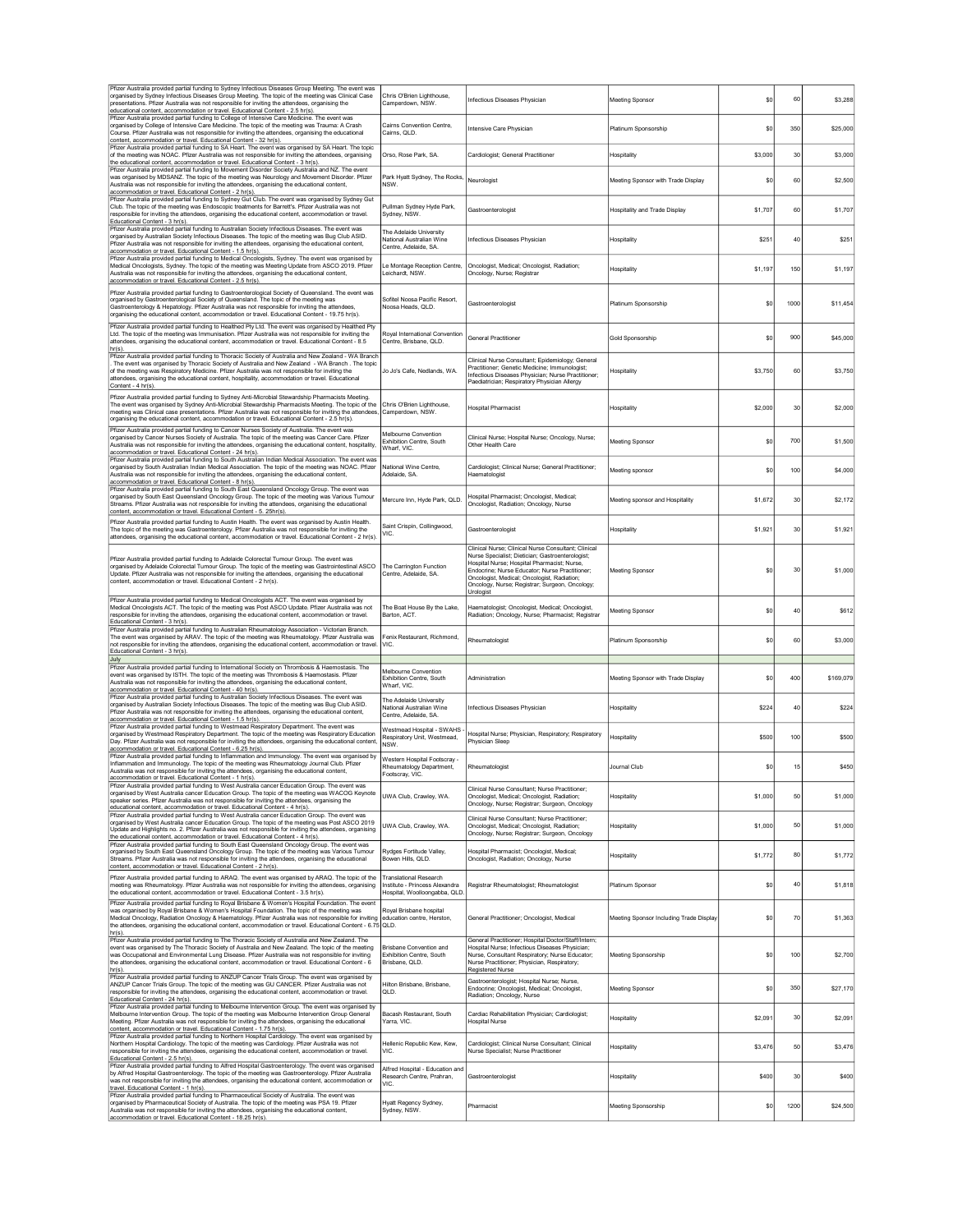| Pfizer Australia provided partial funding to Arthritis Queensland. The event was organised by Arthritis<br>Queensland. The topic of the meeting was Rheumatology in Primary Care. Pfizer Australia was not<br>responsible for inviting the attendees, organising the educational content, accommodation or travel.<br>Educational Content - 8 hr(s).                                                                                                                       | Royal Brisbane hospital<br>education centre, Herston,<br>QLD.                        | General Practitioner; Rheumatologist                                                                                                                                                                                                                                                                                   | Meeting Sponsor Including Trade Display     | \$98    | 60    | \$750    |
|----------------------------------------------------------------------------------------------------------------------------------------------------------------------------------------------------------------------------------------------------------------------------------------------------------------------------------------------------------------------------------------------------------------------------------------------------------------------------|--------------------------------------------------------------------------------------|------------------------------------------------------------------------------------------------------------------------------------------------------------------------------------------------------------------------------------------------------------------------------------------------------------------------|---------------------------------------------|---------|-------|----------|
| August<br>Pfizer Australia provided partial funding to Australian and New Zealand Mycoses Interest Group. The<br>event was organised by Australian and New Zealand Mycoses Interest Group. The topic of the meeting<br>was Clinical Mycology. Pfizer Australia was not responsible for inviting the attendees, organising the<br>educational content, hospitality, accommodation or travel. Educational Content - 5 hr(s).                                                 | Sir Stamford Hotel, Sydney,<br>NSW.                                                  | Infectious Diseases Physician                                                                                                                                                                                                                                                                                          | Meeting Sponsorship                         | \$0     | 60    | \$5,000  |
| Pfizer Australia provided partial funding to Ramsay Health. The event was organised by Ramsay<br>Health. The topic of the meeting was Ramsay Cairns GP conference. Pfizer Australia was not<br>responsible for inviting the attendees, organising the educational content, accommodation or travel.<br>Educational Content - 14.5 hr(s)                                                                                                                                    | Riley, Cairns, QLD.                                                                  | Cardiologist; General Practitioner; Physician,<br><b>General Medicine</b>                                                                                                                                                                                                                                              | Bronze Sponsorship                          | \$0     | 90    | \$3,500  |
| Pfizer Australia provided partial funding to BJC Health. The event was organised by BJC Health. The<br>topic of the meeting was Musculoskeletal Diseases. Pfizer Australia was not responsible for inviting the<br>attendees, organising the educational content, accommodation or travel. Educational Content - 6 hr(s).                                                                                                                                                  | Jniversity of Technology<br>Sydney, Broadway, NSW.                                   | Clinical Nurse; General Practitioner; Registrar<br>Rheumatologist; Rheumatologist                                                                                                                                                                                                                                      | Silver Sponsorship                          | \$C     | 150   | \$6,300  |
| Pfizer Australia provided partial funding to Haematology Society ANZ. The event was organised by<br>Haematology Society ANZ. The topic of the meeting was International Society on Thrombosis and<br>Haemostasis Meeting Updates. Pfizer Australia was not responsible for inviting the attendees,<br>organising the educational content, accommodation or travel. Educational Content - 1.5 hr(s)                                                                         | <b>UWA Club Nedlands</b><br>Nedlands, WA.                                            | Haematologist; Hospital Nurse                                                                                                                                                                                                                                                                                          | Hospitality                                 | \$1,500 | 30    | \$1,500  |
| Pfizer Australia provided partial funding to The Austin Hospital . The event was organised by The<br>Austin Hospital. The topic of the meeting was Austin Rheumatology Journal Club. Pfizer Australia was<br>not responsible for inviting the attendees, organising the educational content, accommodation or travel.<br>Educational Content - 1 hr(s).                                                                                                                    | Austin Hospital, Heidelberg,<br>VIC.                                                 | Rheumatologist                                                                                                                                                                                                                                                                                                         | Journal Club                                | \$0     | 15    | \$450    |
| Pfizer Australia provided partial funding to Oncology Group Adelaide. The event was organised by<br>Oncology Group Adelaide. The topic of the meeting was Lung Cancer. Pfizer Australia was not<br>responsible for inviting the attendees, organising the educational content, accommodation or travel.<br>Educational Content - 3.5 hr(s).                                                                                                                                | The Carrington Function<br>Centre, Adelaide, SA.                                     | Clinical Nurse; Clinical Nurse Consultant; Clinical<br>Nurse Specialist; Dietician; Gastroenterologist;<br>Hospital Nurse; Hospital Pharmacist; Nurse,<br>Endocrine; Nurse Educator; Nurse Practitioner;<br>Oncologist, Medical; Oncologist, Radiation;<br>Oncology, Nurse; Registrar; Surgeon, Oncology;<br>Urologist | Hospitality with Trade Display              | \$1,000 | 30    | \$1,000  |
| Pfizer Australia provided partial funding to Thoracic Society of Australia And New Zealand SA Branch.<br>The event was organised by Thoracic Society of Australia And New Zealand SA Branch. The topic of<br>the meeting was Emerging fungal infections in Solid organ and bone marrow transplantation. Pfizer<br>Australia was not responsible for inviting the attendees, organising the educational content,<br>accommodation or travel. Educational Content - 1 hr(s). | Hilton Hotel, Adelaide,<br>Adelaide, SA.                                             | Internal Medicine Physician; Physician, Respiratory;<br>Physician, Transplant; Registrai                                                                                                                                                                                                                               | Hospitality                                 | \$2,966 | 30    | \$2.966  |
| Pfizer Australia provided partial funding to Australian Society Infectious Diseases. The event was<br>organised by Australian Society Infectious Diseases. The topic of the meeting was Bug Club ASID.<br>Pfizer Australia was not responsible for inviting the attendees, organising the educational content,<br>accommodation or travel. Educational Content - 2 hr(s).                                                                                                  | The Adelaide University<br>National Australian Wine<br>Centre, Adelaide, SA          | Infectious Diseases Physician                                                                                                                                                                                                                                                                                          | Hospitality                                 | \$342   | 40    | \$342    |
| Pfizer Australia provided partial funding to The Alfred Hospital. The event was organised by The Alfred<br>Hospital. The topic of the meeting was Gastro Journal Club. Pfizer Australia was not responsible for<br>inviting the attendees, organising the educational content, accommodation or travel. Educational<br>Content - 1 hr(s)                                                                                                                                   | The Alfred Hospital, Prahran,<br>VIC.                                                | Gastroenterologist                                                                                                                                                                                                                                                                                                     | Hospitality                                 | \$400   | 35    | \$400    |
| Pfizer Australia provided partial funding to CSANZ. The event was organised by CSANZ. The topic of<br>the meeting was Cardiac Conference. Pfizer Australia was not responsible for inviting the attendees<br>organising the educational content, accommodation or travel. Educational Content - 32 hr(s).                                                                                                                                                                  | Adelaide Hills Convention<br>Centre, Hahndorf, SA.                                   | Cardiologist                                                                                                                                                                                                                                                                                                           | Meeting Sponsorship                         | \$0     | 300   | \$6,363  |
| Pfizer Australia provided partial funding to St Vincent's Dermatology Department. The event was<br>organised by St Vincent's Dermatology Department. The topic of the meeting was Dermatology. Pfizer<br>Australia was not responsible for inviting the attendees, organising the educational content,<br>accommodation or travel. Educational Content - 1 hr(s).                                                                                                          | St Vincent's Private Hospital -<br>Fitzroy - General Medicine<br>Unit, Fitzroy, VIC. | Dermatologist                                                                                                                                                                                                                                                                                                          | Meeting Sponsor with Trade Display          | \$0     | 25    | \$660    |
| Pfizer Australia provided partial funding to The Alfred Hospital. The event was organised by The Alfred<br>Hospital. The topic of the meeting was Gastro Journal Club. Pfizer Australia was not responsible for<br>inviting the attendees, organising the educational content, accommodation or travel. Educational<br>Content - 2 hr(s)                                                                                                                                   | The Alfred Hospital, Prahran,<br>VIC.                                                | Gastroenterologist                                                                                                                                                                                                                                                                                                     | Hospitality                                 | \$320   | 35    | \$320    |
| Pfizer Australia provided partial funding to Haematology Society of Australia and New Zealand. The<br>event was organised by Haematology Society of Australia and New Zealand. The topic of the meeting<br>was Haematology patient case studies. Pfizer Australia was not responsible for inviting the attendees,<br>organising the educational content, accommodation or travel. Educational Content - 3.5 hr(s).                                                         | Fenix Restaurant, Richmond,<br>VIC.                                                  | Haematologist                                                                                                                                                                                                                                                                                                          | Room Hire, Audio package and<br>Hospitality | \$5,000 | 75    | \$6,028  |
| Pfizer Australia provided partial funding to Epworth HealthCare. The event was organised by Epworth<br>HealthCare. The topic of the meeting was Victoria Heart Foundation Breakfast Meeting. Pfizer Australia<br>was not responsible for inviting the attendees, organising the educational content, accommodation or<br>travel. Educational Content - 1 hr(s).                                                                                                            | Epworth Hospital - Victorian<br>Heart Centre, Richmond, VIC.                         | Cardiologist; Clinical Nurse Consultant; Intensive<br>Care Physician                                                                                                                                                                                                                                                   | Hospitality                                 | \$550   | 40    | \$550    |
| Pfizer Australia provided partial funding to Australian Rheumatology Association - Victorian Branch.<br>The event was organised by ARAV. The topic of the meeting was Rheumatology. Pfizer Australia was<br>not responsible for inviting the attendees, organising the educational content, accommodation or travel.<br>Educational Content - 6.5 hr(s)                                                                                                                    | Fenix Restaurant, Richmond,<br>ЛC                                                    | Rheumatologist                                                                                                                                                                                                                                                                                                         | Platinum Sponsorship                        | \$0     | 60    | \$3,000  |
| Pfizer Australia provided partial funding to Medical Oncology Group of Australia. The event was<br>organised by Medical Oncology Group of Australia. The topic of the meeting was Oncology. Pfizer<br>Australia was not responsible for inviting the attendees, organising the educational content,<br>accommodation or travel. Educational Content - 24 hr(s).                                                                                                            | National Convention Centre.<br>Canberra, ACT.                                        | Haematologist/Oncologist Paediatric; Oncologist,<br>Medical; Oncologist, Radiation; Oncology, Nurse;<br>Surgeon, Oncology; Urologist                                                                                                                                                                                   | <b>Meeting Sponsor</b>                      | \$0     | 350   | \$5,909  |
| Pfizer Australia provided partial funding to Melbourne Gut Club. The event was organised by Melbourne<br>Gut Club. The topic of the meeting was Pancreatic Cancer and GI Disease. Pfizer Australia was not<br>responsible for inviting the attendees, organising the educational content, accommodation or travel.<br>Educational Content - 2 hr(s).                                                                                                                       | Quaff Restaurant, Toorak, VIC. Gastroenterologist                                    |                                                                                                                                                                                                                                                                                                                        | Hospitality                                 | \$2,260 | 45    | \$2.260  |
| Pfizer Australia provided partial funding to Healthed Pty Ltd. The event was organised by Healthed Pty<br>Ltd. The topic of the meeting was Immunisation. Pfizer Australia was not responsible for inviting the<br>attendees, organising the educational content, accommodation or travel. Educational Content - 8.25<br>hr(s).                                                                                                                                            | Perth Convention Centre,<br>Perth, WA.                                               | <b>General Practitioner</b>                                                                                                                                                                                                                                                                                            | Gold Sponsorship                            | \$0     | 600   | \$45,000 |
| Pfizer Australia provided partial funding to Endocrine Society of Australia. The event was organised by<br>Endocrine Society of Australia. The topic of the meeting was Silver Sponsorship. Pfizer Australia was<br>not responsible for inviting the attendees, organising the educational content, accommodation or travel.<br>Educational Content - 32 hr(s).                                                                                                            | nternational Convention<br>Centre Sydney, Sydney, NSW.                               | Administration                                                                                                                                                                                                                                                                                                         | Silver Sponsorship                          | \$0     | 500   | \$32,500 |
| Pfizer Australia provided partial funding to Nth Rivers Women's GP Group. The event was organised by<br>Nth Rivers Women's GP Group. The topic of the meeting was Menopause. Pfizer Australia was not<br>responsible for inviting the attendees, organising the educational content, accommodation or travel.<br>Educational Content - 2.5 hr(s)                                                                                                                           | Ballina Gallery Cafe, Ballina,<br>OLD.                                               | <b>General Practitioner</b>                                                                                                                                                                                                                                                                                            | Hospitality                                 | \$2,367 | 34    | \$2,367  |
| Pfizer Australia provided partial funding to Endocrine Nurses Society of Australasia. The event was<br>organised by Endocrine Nurses Society of Australasia. The topic of the meeting was Endocrine Nurses International Convention<br>ociety of Australasia. Pfizer Australia was not responsible for inviting the attendees, organising the<br>educational content, hospitality, accommodation or travel. Educational Content - 16 hr(s).                                | Centre Sydney, Sydney, NSW. Endocrine Nurses                                         |                                                                                                                                                                                                                                                                                                                        | Gold Sponsor                                | \$0     | 150   | \$7,500  |
| Pfizer Australia provided partial funding to West Australia cancer Education Group. The event was<br>organised by West Australia cancer Education Group. The topic of the meeting was Post World GI<br>Update and Highlights no. 2. Pfizer Australia was not responsible for inviting the attendees, organising<br>the educational content, accommodation or travel. Educational Content - 4 hr(s).                                                                        | UWA Club, Crawley, WA.                                                               | Clinical Nurse Consultant; Nurse Practitioner;<br>Oncologist, Medical; Oncologist, Radiation;<br>Oncology, Nurse; Registrar; Surgeon, Oncology                                                                                                                                                                         | Hospitality                                 | \$1,100 | 50    | \$1,100  |
| Pfizer Australia provided partial funding to Yeppoon Family Practice. The event was organised by<br>Yeppoon Family Practice. The topic of the meeting was Cardiology and AF. Pfizer Australia was not<br>responsible for inviting the attendees, organising the educational content, accommodation or travel.<br>Educational Content - 1 hr(s).                                                                                                                            | Yeppoon Family Practice,<br>Yeppoon, QLD.                                            | <b>General Practitioner</b>                                                                                                                                                                                                                                                                                            | Hospitality                                 | \$100   | 10    | \$100    |
| Pfizer Australia provided partial funding to The International Society for Experimental Haematology. The<br>event was organised by The International Society for Experimental Haematology. The topic of the<br>meeting was Haematology. Pfizer Australia was not responsible for inviting the attendees, organising<br>the educational content, hospitality, accommodation or travel. Educational Content - 36 hr(s).                                                      | Brisbane Convention and<br>Exhibition Centre, South<br>Brisbane, QLD.                | Haematologist; Haematologist/Oncologist Paediatric                                                                                                                                                                                                                                                                     | <b>Meeting Sponsor</b>                      | \$0     | 200   | \$4,545  |
| Pfizer Australia provided partial funding to HSANZ SA Branch. The event was organised by HSANZ SA<br>Branch. The topic of the meeting was Haematology. Pfizer Australia was not responsible for inviting the<br>attendees, organising the educational content, accommodation or travel. Educational Content - 16                                                                                                                                                           | Novotel Barossa Valley,<br>Barossa Valley, SA.                                       | Haematologist                                                                                                                                                                                                                                                                                                          | Meeting Sponsorship and Trade Display       | \$0     | 60    | \$3,000  |
| $hr(s)$ .<br>Pfizer Australia provided partial funding to Royal Prince Alfred Hospital. The event was organised by<br>Royal Prince Alfred Hospital. The topic of the meeting was Endoscopy education. Pfizer Australia was<br>not responsible for inviting the attendees, organising the educational content, accommodation or travel.<br>Educational Content - 9 hr(s).                                                                                                   | Roval Prince Alfred Hospital -<br>SSWAHS - Gastroenterology,<br>Camperdown, NSW.     | Gastroenterologist                                                                                                                                                                                                                                                                                                     | Silver Sponsorship                          | \$0     | 100   | \$5,650  |
| Pfizer Australia provided partial funding to Public Health Unit Hunter New England and Central Coast.<br>The event was organised by Public Health Unit Hunter New England and Central Coast. The topic of<br>the meeting was Promoting Vaccines for All. Pfizer Australia was not responsible for inviting the<br>attendees, organising the educational content, accommodation or travel. Educational Content - 7.75<br>$hr(s)$ .                                          | Newcastle Exhibition &<br>Convention Centre, Newcastle,<br>NSW.                      | mmunisation Nurse: Nurse Educator: Nurse<br>Practitioner: Paediatric Nurse                                                                                                                                                                                                                                             | Meeting Sponsor                             | \$0     | 500   | \$5,000  |
| Pfizer Australia provided partial funding to HealthEd. The event was organised by HealthEd. The topic<br>of the meeting was Women's Health. Pfizer Australia was not responsible for inviting the attendees,<br>organising the educational content, accommodation or travel. Educational Content - 8.25 hr(s).                                                                                                                                                             | nternational Convention<br>Centre Sydney, Sydney, NSW.                               | <b>General Practitioner</b>                                                                                                                                                                                                                                                                                            | Meeting Sponsor with Trade Display          | \$0     | 1,000 | \$7,000  |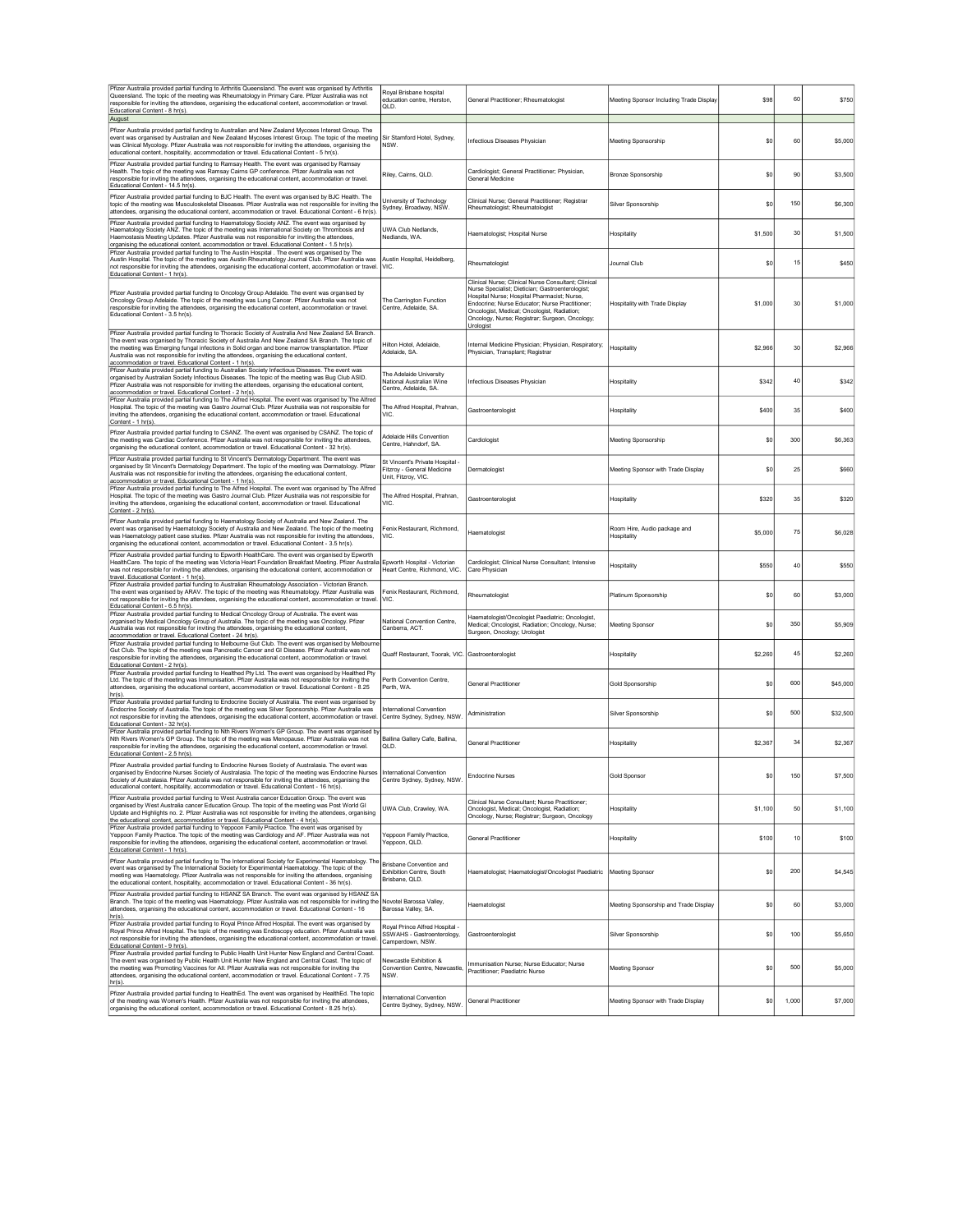| Pfizer Australia provided partial funding to The Westmead Association Inc. The event was organised by<br>The Westmead Association Inc. The topic of the meeting was Westmead Association 2019 Hospital<br>Week. Pfizer Australia was not responsible for inviting the attendees, organising the educational<br>content, accommodation or travel. Educational Content - 24 hr(s).                                                                                    | Education Block, Westmead<br>Hospital, Westmead, NSW.                                | Baby Health Clinic Nurse: Cardiac Rehabilitation<br>Physician; Cardiologist; Clinical Nurse Consultant;<br>Clinical Nurse Specialist; Community Nurse;<br>Coronary Care Physician; Dermatologist; Diabetic<br>Education Physician; Endocrinologist; Environmental<br>Health Officer; Epidemiology; Gastroenterologist;<br>General Practitioner; Genetic Medicine; Geriatrician;<br>Haematologist; Haematologist/Oncologist Paediatric;<br>Hospital Doctor/Staff/Intern; Hospital Nurse; Hospital<br>Pharmacist; Immunologist; Infectious Diseases<br>Physician; Intensive Care Physician; Internal<br>Medicine Physician; Microbiologist; Neurologist;<br>Nurse Educator; Nurse Practitioner; Occupational<br>Medicine; Oncologist, Medical; Oncologist, Radiation<br>Oncology, Nurse; Ophthalmologist; Other Health<br>Care; Paediatric Endocrinologist; Paediatrician; Pain<br>Management Physician; Palliative Care Physician;<br>Pathologist: Pharmacist: Physician, General<br>Medicine; Physician, Respiratory; Physician,<br>Transplant; Psychiatrist; Psychogeriatrician;<br>Registrar; Rehabilitation Medicine Physician; Renal<br>Physician; Research Scientist; Respiratory Physician<br>Allergy; Rheumatologist; Sexual Health Physician;<br>Surgeon, Breast; Surgeon, Cardiothoracic; Surgeon,<br>Ear Nose & Throat; Surgeon, Oncology; Surgeon,<br>Orthopaedic; Urologist | Meeting Sponsorship and Trade Display   | \$0     | 200  | \$1,400     |
|---------------------------------------------------------------------------------------------------------------------------------------------------------------------------------------------------------------------------------------------------------------------------------------------------------------------------------------------------------------------------------------------------------------------------------------------------------------------|--------------------------------------------------------------------------------------|-----------------------------------------------------------------------------------------------------------------------------------------------------------------------------------------------------------------------------------------------------------------------------------------------------------------------------------------------------------------------------------------------------------------------------------------------------------------------------------------------------------------------------------------------------------------------------------------------------------------------------------------------------------------------------------------------------------------------------------------------------------------------------------------------------------------------------------------------------------------------------------------------------------------------------------------------------------------------------------------------------------------------------------------------------------------------------------------------------------------------------------------------------------------------------------------------------------------------------------------------------------------------------------------------------------------------------------------------------------------------------------------|-----------------------------------------|---------|------|-------------|
| Pfizer Australia provided partial funding to South Australian Gut Club. The event was organised by<br>South Australian Gut Club. The topic of the meeting was South Australian Gut Club. Pfizer Australia<br>was not responsible for inviting the attendees, organising the educational content, accommodation or<br>travel. Educational Content - 3 hr(s).                                                                                                         | The Sage Hotel Adelaide,<br>Adelaide SA                                              | Gastroenterologist; Practice Nurse; Registrar                                                                                                                                                                                                                                                                                                                                                                                                                                                                                                                                                                                                                                                                                                                                                                                                                                                                                                                                                                                                                                                                                                                                                                                                                                                                                                                                           | Hospitality                             | \$1,006 | 40   | \$1,006     |
| Pfizer Australia provided partial funding to Immunisation Nurses Special Interest Group (INSIG). The<br>event was organised by Immunisation Nurses Special Interest Group (INSIG). The topic of the meeting<br>was Immunisation. Pfizer Australia was not responsible for inviting the attendees, organising the<br>educational content, accommodation or travel. Educational Content - 5 hr(s)                                                                     | Australian Nurse and Midwifery<br>House, Melbourne, VIC.                             | Community Nurse; Immunisation Nurse                                                                                                                                                                                                                                                                                                                                                                                                                                                                                                                                                                                                                                                                                                                                                                                                                                                                                                                                                                                                                                                                                                                                                                                                                                                                                                                                                     | Meeting Sponsorship                     | \$0     | 320  | \$2,000     |
| Pfizer Australia provided partial funding to Australasian Paediatric Endocrine Group. The event was<br>organised by Australasian Paediatric Endocrine Group. The topic of the meeting was APEG Fellows<br>School Corporate Sponsorship. Pfizer Australia was not responsible for inviting the attendees,<br>organising the educational content, accommodation or travel. Educational Content - 24 hr(s).                                                            | Adelaide Hills Convention<br>Centre, Hahndorf, SA.                                   | Nurse, Endocrine; Paediatric Endocrinologist                                                                                                                                                                                                                                                                                                                                                                                                                                                                                                                                                                                                                                                                                                                                                                                                                                                                                                                                                                                                                                                                                                                                                                                                                                                                                                                                            | Meeting Sponsor                         | \$0     | 80   | \$9,500     |
| Pfizer Australia provided partial funding to I&I. The event was organised by I&I. The topic of the<br>meeting was Inaugural Chroma Dermatology Conference Pfizer Australia was not responsible for<br>inviting the attendees, organising the educational content, accommodation or travel. Educational<br>Content - 16 hr(s).                                                                                                                                       | Pullman Melbourne On The<br>Park Melhourne VIC                                       | Dermatologist                                                                                                                                                                                                                                                                                                                                                                                                                                                                                                                                                                                                                                                                                                                                                                                                                                                                                                                                                                                                                                                                                                                                                                                                                                                                                                                                                                           | Gold Sponsor with Trade Display         | \$0     | 40   | \$3,500     |
| Pfizer Australia provided partial funding to Australian Rheumatology Association Western Australia<br>State Branch. The event was organised by Australian Rheumatology Association Western Australia<br>State Branch. The topic of the meeting was Annual Scientific Meeting 2019. Pfizer Australia was not<br>responsible for inviting the attendees, organising the educational content, accommodation or travel.<br>Educational Content - 13 hr(s).              | UWA Club, Crawley, WA.                                                               | Rheumatologist                                                                                                                                                                                                                                                                                                                                                                                                                                                                                                                                                                                                                                                                                                                                                                                                                                                                                                                                                                                                                                                                                                                                                                                                                                                                                                                                                                          | Meeting Sponsor                         | \$0     | 50   | \$4,000     |
| Pfizer Australia provided partial funding to HSANZ SA Branch. The event was organised by HSANZ SA<br>Branch. The topic of the meeting was Geriatrics. Pfizer Australia was not responsible for inviting the<br>attendees, organising the educational content, accommodation or travel. Educational Content - 16<br>$hr(s)$ .<br>September                                                                                                                           | Adelaide Hills Convention<br>Centre, Hahndorf, SA.                                   | Geriatrician                                                                                                                                                                                                                                                                                                                                                                                                                                                                                                                                                                                                                                                                                                                                                                                                                                                                                                                                                                                                                                                                                                                                                                                                                                                                                                                                                                            | Meeting Sponsorship and Trade Display   | \$0     | 60   | \$2,000     |
| Pfizer Australia provided partial funding to Australasian Paediatric Endocrine Group. The event was<br>organised by Australasian Paediatric Endocrine Group. The topic of the meeting was Paediatric<br>Endocrinology. Pfizer Australia was not responsible for inviting the attendees, organising the<br>educational content, accommodation or travel. Educational Content - 32 hr(s).                                                                             | Adelaide Hills Convention<br>Centre Hahndorf SA                                      | Nurse, Endocrine; Paediatric Endocrinologist                                                                                                                                                                                                                                                                                                                                                                                                                                                                                                                                                                                                                                                                                                                                                                                                                                                                                                                                                                                                                                                                                                                                                                                                                                                                                                                                            | Meeting Sponsor                         | \$0     | 500  | \$8,000     |
| Pfizer Australia provided partial funding to Australasian Paediatric Endocrine Care. The event was<br>organised by Australasian Paediatric Endocrine Care. The topic of the meeting was APEG Silver<br>Sponsorship. Pfizer Australia was not responsible for inviting the attendees, organising the educational<br>content, hospitality, accommodation or travel. Educational Content - 32 hr(s).                                                                   | Adelaide Event & Exhibition<br>Centre, Wavville, SA.                                 | Nurse, Endocrine; Paediatric Endocrinologist                                                                                                                                                                                                                                                                                                                                                                                                                                                                                                                                                                                                                                                                                                                                                                                                                                                                                                                                                                                                                                                                                                                                                                                                                                                                                                                                            | Silver Sponsorship                      | \$0     | 400  | \$22,000    |
| Pfizer Australia provided partial funding to Ontario Medical Centre. The event was organised by Ontario<br>Medical Centre. The topic of the meeting was CPR Refresher Training and NOAC. Pfizer Australia was<br>not responsible for inviting the attendees, organising the educational content, accommodation or travel.<br>Educational Content - 3 hr(s).                                                                                                         | Ontario Medical Clinic, Mildura,<br>VIC.                                             | General Practitioner; Registered Nurse                                                                                                                                                                                                                                                                                                                                                                                                                                                                                                                                                                                                                                                                                                                                                                                                                                                                                                                                                                                                                                                                                                                                                                                                                                                                                                                                                  | Training                                | \$0     | 20   | \$1,200     |
| Pfizer Australia provided partial funding to Australian College of Nurse Practitioners. The event was<br>organised by Australian College of Nurse Practitioners. The topic of the meeting was Transforming<br>Healthcare. Pfizer Australia was not responsible for inviting the attendees, organising the educational<br>content, accommodation or travel. Educational Content - 14 hr(s).                                                                          | Pullman Melbourne Albert<br>Park, Albert Park, VIC.                                  | Nurse Practitioner                                                                                                                                                                                                                                                                                                                                                                                                                                                                                                                                                                                                                                                                                                                                                                                                                                                                                                                                                                                                                                                                                                                                                                                                                                                                                                                                                                      | Meeting Sponsor Including Trade Display | \$0     | 1500 | \$4,500     |
| Pfizer Australia provided partial funding to Paediatricians Education Group Queensland Children's<br>Hospital. The event was organised by Paediatricians Education Group QLD Children's Hospital. The<br>topic of the meeting was Paediatric and general Endocrinology. Pfizer Australia was not responsible for<br>inviting the attendees, organising the educational content, accommodation or travel. Educational<br>Content - 3 hr(s).                          |                                                                                      | Clovely Estate, Red Hill, QLD. Nurse, Endocrine; Paediatric Endocrinologist                                                                                                                                                                                                                                                                                                                                                                                                                                                                                                                                                                                                                                                                                                                                                                                                                                                                                                                                                                                                                                                                                                                                                                                                                                                                                                             | Hospitality                             | \$4,000 | 36   | \$4,000     |
| Pfizer Australia provided partial funding to St Vincent's Private Hospital. The event was organised by St<br>Vincent's Private Hospital. The topic of the meeting was Cardiology and Vascular. Pfizer Australia was<br>not responsible for inviting the attendees, organising the educational content, accommodation or travel.<br>Educational Content - 1.5 hr(s).                                                                                                 | Holy Spirit Northside Hospital,<br>Chermside, QLD.                                   | <b>General Practitioner</b>                                                                                                                                                                                                                                                                                                                                                                                                                                                                                                                                                                                                                                                                                                                                                                                                                                                                                                                                                                                                                                                                                                                                                                                                                                                                                                                                                             | Hospitality                             | \$2,500 | 30   | \$2,500     |
| Pfizer Australia provided partial funding to Movement Disorder Society Australia and NZ. The event<br>was organised by MDSANZ. The topic of the meeting was Neurology and Movement Disorder. Pfizer<br>Australia was not responsible for inviting the attendees, organising the educational content,<br>accommodation or travel. Educational Content - 2 hr(s).<br>Pfizer Australia provided partial funding to Pharmaceutical Society of Australia. The event was  | Park Hyatt Sydney, The Rocks,<br>NSW.                                                | Neurologist                                                                                                                                                                                                                                                                                                                                                                                                                                                                                                                                                                                                                                                                                                                                                                                                                                                                                                                                                                                                                                                                                                                                                                                                                                                                                                                                                                             | Meeting Sponsor Including Trade Display | \$0     | 60   | \$2,500     |
| organised by Pharmaceutical Society of Australia. The topic of the meeting was Pharmacy Connect<br>2019. Pfizer Australia was not responsible for inviting the attendees, organising the educational<br>content, accommodation or travel. Educational Content - 16.5 hr(s).                                                                                                                                                                                         | Hilton Sydney, Sydney, NSW.                                                          | Pharmacist                                                                                                                                                                                                                                                                                                                                                                                                                                                                                                                                                                                                                                                                                                                                                                                                                                                                                                                                                                                                                                                                                                                                                                                                                                                                                                                                                                              | Major Sponsorship                       | \$0     | 800  | \$14,300    |
| Pfizer Australia provided partial funding to Australasian Menopause Society. The event was organised<br>by Australasian Menopause Society. The topic of the meeting was Women's Health. Pfizer Australia<br>was not responsible for inviting the attendees, organising the educational content, accommodation or<br>travel. Educational Content - 13.5 hr(s).<br>Pfizer Australia provided partial funding to I&I. The event was organised by I&I. The topic of the | Hotel Grand Chancellor Hobart,<br>Hobart, TAS.                                       | Endocrinologist; General Practitioner                                                                                                                                                                                                                                                                                                                                                                                                                                                                                                                                                                                                                                                                                                                                                                                                                                                                                                                                                                                                                                                                                                                                                                                                                                                                                                                                                   | Meeting Sponsor                         | \$0     | 300  | \$19,000    |
| meeting was Australian Gastroenterology Week (AGW) 2019. Pfizer Australia was not responsible for<br>attendees, organising the educational content, accommodation or travel. Edu<br>Content - 30 hr(s).                                                                                                                                                                                                                                                             | Adelaide Convention Centre.                                                          | Gastroenterologist; Hospital Nurse                                                                                                                                                                                                                                                                                                                                                                                                                                                                                                                                                                                                                                                                                                                                                                                                                                                                                                                                                                                                                                                                                                                                                                                                                                                                                                                                                      | Platinum Sponsor and Trade Display      | \$0     | 100  | \$67,500    |
| Pfizer Australia provided partial funding to CNP SPN of CNSA. The event was organised by CNP SPN<br>of CNSA. The topic of the meeting was "Palliative approach to management of patient in active phase<br>of treatment" 1 Day Seminar. Pfizer Australia was not responsible for inviting the attendees, organising<br>the educational content, accommodation or travel. Educational Content - 9.5 hr(s).                                                           | Pan Pacific Hotel, Perth, WA.                                                        | Clinical Nurse Consultant; Community Nurse;<br>Hospital Nurse; Nurse Educator; Nurse Practitioner;<br>Oncology, Nurse; Palliative Care Nurse                                                                                                                                                                                                                                                                                                                                                                                                                                                                                                                                                                                                                                                                                                                                                                                                                                                                                                                                                                                                                                                                                                                                                                                                                                            | Meeting Sponsor with Trade Display      | \$0     | 50   | \$5,000     |
| Pfizer Australia provided partial funding to Sydney Infectious Diseases Group Meeting. The event was<br>organised by Sydney Infectious Diseases Group Meeting. The topic of the meeting was Clinical Case<br>Presentations. Pfizer Australia was not responsible for inviting the attendees, organising the<br>educational content, accommodation or travel. Educational Content - 2 hr(s).                                                                         | Chris O'Brien Lighthouse,<br>Camperdown, NSW.                                        | Infectious Diseases Physician                                                                                                                                                                                                                                                                                                                                                                                                                                                                                                                                                                                                                                                                                                                                                                                                                                                                                                                                                                                                                                                                                                                                                                                                                                                                                                                                                           | Hospitality                             | \$1,808 | 60   | \$1,808     |
| Pfizer Australia provided partial funding to Australian Rheumatology Association - Victorian Branch.<br>The event was organised by ARAV. The topic of the meeting was Rheumatology. Pfizer Australia was<br>not responsible for inviting the attendees, organising the educational content, accommodation or travel.<br>Educational Content - 3 hr(s).                                                                                                              | The Royal Australasian College<br>of Physicians, Melbourne, VIC.                     | Rheumatologist                                                                                                                                                                                                                                                                                                                                                                                                                                                                                                                                                                                                                                                                                                                                                                                                                                                                                                                                                                                                                                                                                                                                                                                                                                                                                                                                                                          | Platinum Sponsorship                    | \$0     | 60   | \$1,000     |
| Pfizer Australia provided partial funding to Australian Society Infectious Diseases. The event was<br>organised by Australian Society Infectious Diseases. The topic of the meeting was Bug Club ASID.<br>Pfizer Australia was not responsible for inviting the attendees, organising the educational content,<br>accommodation or travel. Educational Content - 1.5 hr(s).                                                                                         | The Adelaide University<br>National Australian Wine<br>Centre, Adelaide, SA.         | Infectious Diseases Physician                                                                                                                                                                                                                                                                                                                                                                                                                                                                                                                                                                                                                                                                                                                                                                                                                                                                                                                                                                                                                                                                                                                                                                                                                                                                                                                                                           | Hospitality                             | \$539   | 40   | \$539       |
| Pfizer Australia provided partial funding to National Centre for Infections in Cancer. The event was<br>organised by National Centre for Infections in Cancer. The topic of the meeting was Managing<br>infections in Cancer. Pfizer Australia was not responsible for inviting the attendees, organising the<br>educational content, accommodation or travel. Educational Content - 4.25 hr(s).                                                                    | Peter MacCallum Cancer<br>Centre - Infectious Diseases<br>Unit, East Melbourne, VIC. | Infectious Diseases Physician                                                                                                                                                                                                                                                                                                                                                                                                                                                                                                                                                                                                                                                                                                                                                                                                                                                                                                                                                                                                                                                                                                                                                                                                                                                                                                                                                           | Hospitality                             | S677    | 40   | <b>S677</b> |
| Pfizer Australia provided partial funding to Vaccines. The event was organised by Vaccines. The topic<br>of the meeting was Immunisation. Pfizer Australia was not responsible for inviting the attendees,<br>organising the educational content, accommodation or travel. Educational Content - 13 hr(s).                                                                                                                                                          | Pullman Hotel Adelaide.<br>Adelaide, SA.                                             | General Practitioner: Hospital Doctor/Staff/Intern:<br>Immunisation Nurse; Immunologist; Infectious<br>Diseases Physician: Internal Medicine Physician:<br>Nurse, Consultant Respiratory; Nurse Practitioner;<br>Paediatrician; Physician, General Medicine;<br>Physician, Respiratory; Physician, Transplant                                                                                                                                                                                                                                                                                                                                                                                                                                                                                                                                                                                                                                                                                                                                                                                                                                                                                                                                                                                                                                                                           | Silver Sponsorship                      | \$0     | 500  | \$1,000     |
| Pfizer Australia provided partial funding to HealthEd. The event was organised by HealthEd. The topic                                                                                                                                                                                                                                                                                                                                                               |                                                                                      |                                                                                                                                                                                                                                                                                                                                                                                                                                                                                                                                                                                                                                                                                                                                                                                                                                                                                                                                                                                                                                                                                                                                                                                                                                                                                                                                                                                         |                                         |         |      | \$7,000     |
| of the meeting was Women's Health. Pfizer Australia was not responsible for inviting the attendees,<br>organising the educational content, accommodation or travel. Educational Content - 8.25 hr(s).                                                                                                                                                                                                                                                               | Adelaide Convention Centre,<br>Adelaide, SA                                          | <b>General Practitioner</b>                                                                                                                                                                                                                                                                                                                                                                                                                                                                                                                                                                                                                                                                                                                                                                                                                                                                                                                                                                                                                                                                                                                                                                                                                                                                                                                                                             | Meeting Sponsor with Trade Display      | \$0     | 300  |             |
| Pfizer Australia provided partial funding to ICCNET. The event was organised by ICCNET. The topic of<br>the meeting was Cardiovascular. Pfizer Australia was not responsible for inviting the attendees,<br>organising the educational content, accommodation or travel. Educational Content - 8 hr(s).                                                                                                                                                             | Adelaide Pavilion, Adelaide,<br><b>SA</b>                                            | Cardiologist; General Practitioner; Practice Nurse                                                                                                                                                                                                                                                                                                                                                                                                                                                                                                                                                                                                                                                                                                                                                                                                                                                                                                                                                                                                                                                                                                                                                                                                                                                                                                                                      | Meeting Sponsorship and Trade Display   | \$0     | 60   | \$3,000     |
| Pfizer Australia provided partial funding to Corporate Sponsorship. The event was organised by<br>Corporate Sponsorship. The topic of the meeting was Immunisations. Pfizer Australia was not<br>responsible for inviting the attendees, organising the educational content, accommodation or travel.<br>Educational Content - 25.5 hr(s).                                                                                                                          | Perth Exhibition and<br>Convention Centre, Perth, WA                                 | Clinical Nurse Consultant; Clinical Nurse Specialist;<br>General Practitioner; Hospital Doctor/Staff/Intern;<br>Immunisation Nurse; Immunologist; Infectious<br>Diseases Physician; Other Health Care; Physician,<br>General Medicine; Registered Nurse; Sexual Health<br>Physician                                                                                                                                                                                                                                                                                                                                                                                                                                                                                                                                                                                                                                                                                                                                                                                                                                                                                                                                                                                                                                                                                                     | Meeting sponsor                         | \$C     | 500  | \$2,000     |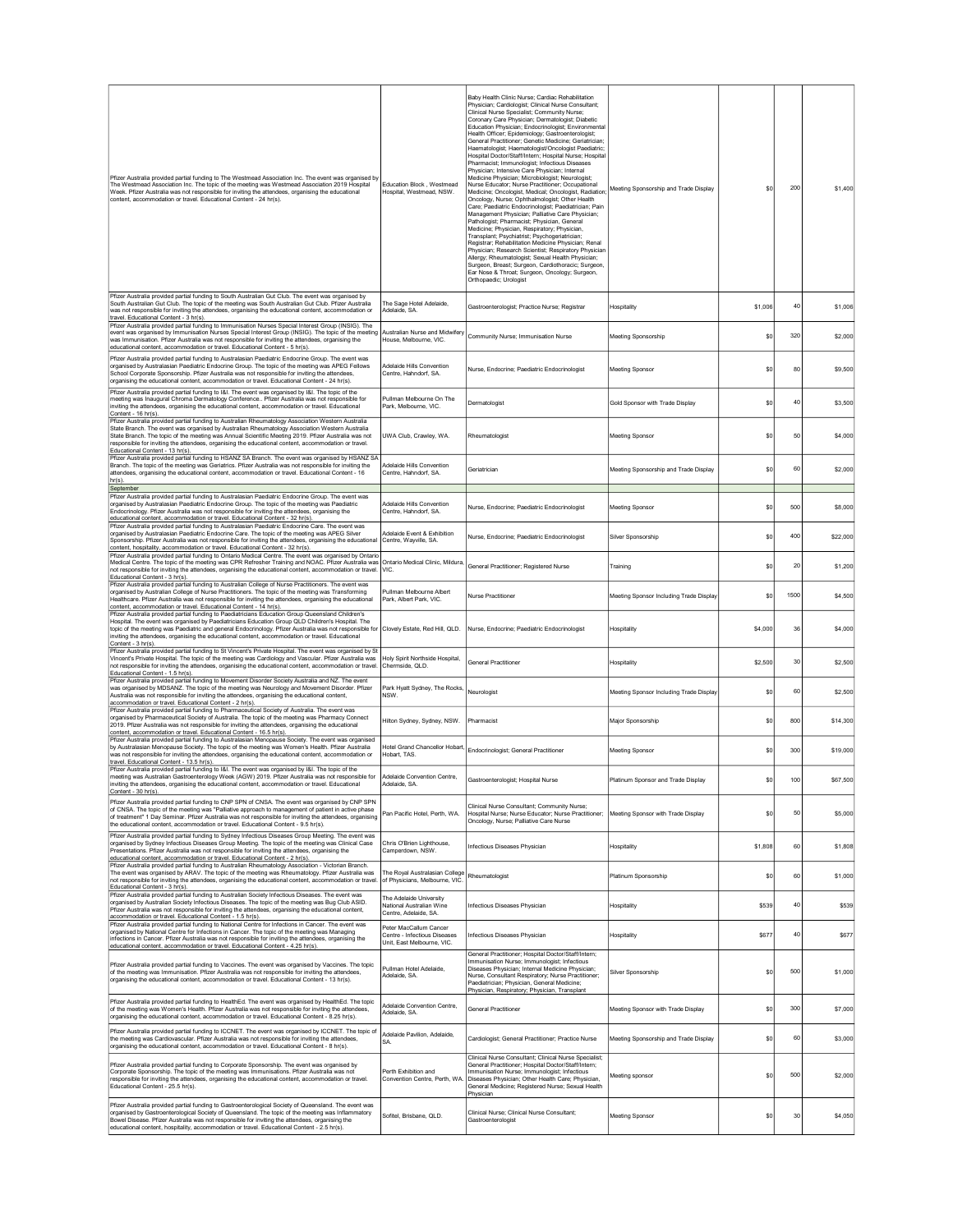| Pfizer Australia provided partial funding to Neurology Advanced Trainees NSW. The event was<br>organised by Neurology Advanced Trainees NSW. The topic of the meeting was Neurology. Pfizer<br>Australia was not responsible for inviting the attendees, organising the educational content,<br>accommodation or travel. Educational Content - 2 hr(s).                                                                                                  | Shuk Elizabeth Bay, Elizabeth<br>Bay, NSW.                                   | Neurologist                                                                                                                                                                                                                                                                                                            | Hospitality                             | \$2,482 | 35   | \$2,482  |
|----------------------------------------------------------------------------------------------------------------------------------------------------------------------------------------------------------------------------------------------------------------------------------------------------------------------------------------------------------------------------------------------------------------------------------------------------------|------------------------------------------------------------------------------|------------------------------------------------------------------------------------------------------------------------------------------------------------------------------------------------------------------------------------------------------------------------------------------------------------------------|-----------------------------------------|---------|------|----------|
| Pfizer Australia provided partial funding to Australian Society of Anaesthetists. The event was<br>organised by Australian Society of Anaesthetists. The topic of the meeting was ASA National Scientific<br>Congress. Pfizer Australia was not responsible for inviting the attendees, organising the educational<br>content, accommodation or travel. Educational Content - 40 hr(s).                                                                  | International Convention<br>Centre Sydney, Sydney, NSW.                      | Anaesthetist                                                                                                                                                                                                                                                                                                           | Meeting Sponsor and Trade Display       | \$0     | 1000 | \$5,909  |
| Pfizer Australia provided partial funding to Breast Cancer Interest Group NSW. The event was<br>organised by Breast Cancer Interest Group NSW. The topic of the meeting was BCIG Annual<br>Educational Conference. Pfizer Australia was not responsible for inviting the attendees, organising the<br>educational content, accommodation or travel. Educational Content - 12 hr(s)                                                                       | Hunter Valley Resort,<br>Polkolbin, NSW.                                     | Clinical Nurse; Clinical Nurse Consultant; Clinical<br>Nurse Specialist; Nurse Educator; Nurse<br>Practitioner; Oncology, Nurse                                                                                                                                                                                        | Meeting Sponsor Including Trade Display | \$0     | 50   | \$5,000  |
| Pfizer Australia provided partial funding to SA Heart. The event was organised by SA Heart. The topic<br>of the meeting was cardiology. Pfizer Australia was not responsible for inviting the attendees,<br>organising the educational content, accommodation or travel. Educational Content - 16 hr(s).                                                                                                                                                 | Novotel Barossa Valley,<br>Barossa Valley, SA.                               | Cardiologist; General Practitioner                                                                                                                                                                                                                                                                                     | Gold sponsorship                        | \$0     | 60   | \$4,000  |
| Pfizer Australia provided partial funding to Inflammation and Immunology. The event was organised by<br>Inflammation and Immunology. The topic of the meeting was Rheumatology Journal Club. Pfizer<br>Australia was not responsible for inviting the attendees, organising the educational content,<br>accommodation or travel. Educational Content - 1 hr(s).                                                                                          | Western Hospital Footscray -<br>Rheumatology Department,<br>Footscray, VIC.  | Rheumatologist                                                                                                                                                                                                                                                                                                         | Journal Club                            | \$0     | 15   | \$450    |
| Pfizer Australia provided partial funding to Sydney Gut Club. The event was organised by Sydney Gut<br>Club. The topic of the meeting was Gut Microbiome and New Colonoscopy Surveillance Guidelines.<br>Pfizer Australia was not responsible for inviting the attendees, organising the educational content,<br>accommodation or travel. Educational Content - 3 hr(s).                                                                                 | Pullman Sydney Hyde Park,<br>Sydney, NSW.                                    | Gastroenterologist                                                                                                                                                                                                                                                                                                     | Hospitality and Trade Display           | \$1,702 | 60   | \$1,702  |
| Pfizer Australia provided partial funding to West Australia Cancer Education Group. The event was<br>organised by West Australia Cancer Education Group. The topic of the meeting was World Conference<br>on Lung Cancer - Update and Highlights. Pfizer Australia was not responsible for inviting the attendees<br>organising the educational content, accommodation or travel. Educational Content - 4 hr(s).                                         | UWA Club, Crawley, WA.                                                       | Clinical Nurse Consultant; Nurse Practitioner;<br>Oncologist, Medical; Oncologist, Radiation;<br>Oncology, Nurse; Registrar; Surgeon, Oncology                                                                                                                                                                         | Hospitality                             | \$1,000 | 50   | \$1,000  |
| Pfizer Australia provided partial funding to Australian Dermatology Nurses Association. The event was<br>organised by Australian Dermatology Nurses Association. The topic of the meeting was Dermatology.<br>Pfizer Australia was not responsible for inviting the attendees, organising the educational content,<br>accommodation or travel. Educational Content - 9 hr(s).                                                                            | Kolling Institute, St Leonards,<br>NSW.                                      | Clinical Nurse                                                                                                                                                                                                                                                                                                         | Hospitality                             | \$500   | 100  | \$500    |
| October<br>Pfizer Australia provided partial funding to NHMRC, Clinical Trials, University of Sydney. The event was<br>organised by NHMRC, Clinical Trials, University of Sydney. The topic of the meeting was Clinical Trials<br>Updates and Trends. Pfizer Australia was not responsible for inviting the attendees, organising the                                                                                                                    | International Convention<br>Centre Sydney, Sydney, NSW.                      | General Practitioner; Nurse Practitioner; Physician,<br>General Medicine; Registrar                                                                                                                                                                                                                                    | <b>Gold Sponsor</b>                     | \$0     | 200  | \$20,000 |
| educational content, accommodation or travel. Educational Content - 32 hr(s)<br>Pfizer Australia provided partial funding to CICM. The event was organised by CICM. The topic of the<br>meeting was Intensive Care Presentations. Pfizer Australia was not responsible for inviting the<br>attendees, organising the educational content, accommodation or travel. Educational Content - 3 hr(s)                                                         | Victoria Park Gold complex and<br>Function venue, Herston, QLD.              | Intensive Care Physician                                                                                                                                                                                                                                                                                               | Hospitality                             | \$1,977 | 30   | \$1,977  |
| Pfizer Australia provided partial funding to Australian Dermatology Nurses Association. The event was<br>organised by Australian Dermatology Nurses Association. The topic of the meeting was Dermatology.<br>Pfizer Australia was not responsible for inviting the attendees, organising the educational content,<br>accommodation or travel. Educational Content - 7.25 hr(s).                                                                         | The Boulevard Centre, Floreat,<br>WA.                                        | <b>Clinical Nurse</b>                                                                                                                                                                                                                                                                                                  | Hospitality including Trade Display     | \$500   | 100  | \$500    |
| Pfizer Australia provided partial funding to South East QLD Oncology Group. The event was organised<br>by South East QLD Oncology Group. The topic of the meeting was Various Tumour Streams. Pfizer<br>Australia was not responsible for inviting the attendees, organising the educational content,<br>accommodation or travel. Educational Content - 2 hr(s).                                                                                         | Iceworks Paddington,<br>Paddington, QLD.                                     | Hospital Pharmacist; Oncologist, Medical;<br>Oncologist, Radiation; Oncology, Nurse; Registrar                                                                                                                                                                                                                         | Hospitality                             | \$1,000 | 40   | \$1,000  |
| Pfizer Australia provided partial funding to Icon Cancer Care. The event was organised by Icon Cancer<br>Care. The topic of the meeting was Updates from World Lung conference. Pfizer Australia was not<br>responsible for inviting the attendees, organising the educational content, accommodation or travel.<br>Educational Content - 3 hr(s).                                                                                                       | Roval South Yarra Lawn<br>Tennis Club, Toorak, VIC.                          | Clinical Nurse Consultant; Hospital Pharmacist;<br>Oncologist, Medical; Oncologist, Radiation;<br>Oncology, Nurse; Surgeon, Oncology; Urologist                                                                                                                                                                        | Meeting Sponsor and Trade Display       | \$0     | 140  | \$2,631  |
| Pfizer Australia provided partial funding to Epworth Freemasons. The event was organised by Epworth<br>Freemasons. The topic of the meeting was Updates from World Lung conference. Pfizer Australia was<br>not responsible for inviting the attendees, organising the educational content, accommodation or travel.<br>Educational Content - 3 hr(s).                                                                                                   | Royal South Yarra Lawn<br>Tennis Club, Toorak, VIC.                          | Clinical Nurse Consultant: Hospital Pharmacist:<br>Oncologist, Medical; Oncologist, Radiation;<br>Oncology, Nurse; Surgeon, Oncology; Urologist                                                                                                                                                                        | Meeting Sponsor and Trade Display       | \$0     | 135  | \$4,800  |
| Pfizer Australia provided partial funding to Launceston General Hospital. The event was organised by<br>Launceston General Hospital. The topic of the meeting was Updates from World Lung conference.<br>Pfizer Australia was not responsible for inviting the attendees, organising the educational content,<br>accommodation or travel. Educational Content - 3 hr(s).                                                                                 | Peppers Silo Hotel,<br>Launceston, TAS.                                      | Clinical Nurse Consultant; Hospital Pharmacist;<br>Oncologist, Medical; Oncologist, Radiation;<br>Oncology, Nurse; Physician, Respiratory; Surgeon,<br>Oncology                                                                                                                                                        | Meeting Sponsor and Trade Display       | \$0     | 10   | \$550    |
| Pfizer Australia provided partial funding to Alfred Hospital Gastroenterology. The event was organised<br>by Alfred Hospital Gastroenterology. The topic of the meeting was Gastroenterology. Pfizer Australia<br>was not responsible for inviting the attendees, organising the educational content, accommodation or<br>travel. Educational Content - 1 hr(s).                                                                                         | Alfred Hospital - Education and<br>Research Centre, Prahran,<br>VIC.         | Gastroenterologist                                                                                                                                                                                                                                                                                                     | Hospitality                             | \$320   | 30   | \$320    |
| Pfizer Australia provided partial funding to Adelaide Oncology Group. The event was organised by<br>Adelaide Oncology Group. The topic of the meeting was Sex, Intimacy and Bodies after Breast Cancer<br>Treatment. Pfizer Australia was not responsible for inviting the attendees, organising the educational<br>content, accommodation or travel. Educational Content - 3.5 hr(s).                                                                   | The Carrington Function<br>Centre, Adelaide, SA.                             | Clinical Nurse; Clinical Nurse Consultant; Clinical<br>Nurse Specialist; Dietician; Gastroenterologist;<br>Hospital Nurse; Hospital Pharmacist; Nurse,<br>Endocrine; Nurse Educator; Nurse Practitioner;<br>Oncologist, Medical; Oncologist, Radiation;<br>Oncology, Nurse; Registrar; Surgeon, Oncology;<br>Urologist | Hospitality                             | \$831   | 40   | \$831    |
| Pfizer Australia provided partial funding to Healthscope Brisbane Private Hospital. The event was<br>organised by Healthscope Brisbane Private Hospital. The topic of the meeting was Addiction. Pfizer<br>Australia was not responsible for inviting the attendees, organising the educational content,<br>accommodation or travel. Educational Content - 4.5 hr(s).                                                                                    | Brisbane Private Hospital,<br>Spring Hill, QLD.                              | <b>General Practitioner</b>                                                                                                                                                                                                                                                                                            | Meeting Sponsorship                     | \$0     | 50   | \$1,000  |
| Pfizer Australia provided partial funding to Queensland Cardiology Group. The event was organised by<br>Queensland Cardiology Group. The topic of the meeting was Cardiology. Pfizer Australia was not<br>responsible for inviting the attendees, organising the educational content, accommodation or travel.<br>Educational Content - 8 hr(s).                                                                                                         | Victoria Park Gold complex and<br>Function venue, Herston, QLD.              | <b>General Practitioner</b>                                                                                                                                                                                                                                                                                            | Meeting Sponsorship and Trade Display   | \$0     | 50   | \$3,000  |
| Pfizer Australia provided partial funding to Epworth HealthCare. The event was organised by Epworth<br>HealthCare. The topic of the meeting was Cardiac Sciences Clinical Institute Symposium. Pfizer<br>Australia was not responsible for inviting the attendees, organising the educational content,<br>accommodation or travel. Educational Content - 7.5 hr(s).                                                                                      | Park Hyatt Melbourne, East<br>Melbourne VIC                                  | Cardiac Rehabilitation Physician; Cardiologist;<br>Clinical Nurse; Clinical Nurse Consultant; Clinical<br>Nurse Specialist; General Practitioner; Nurse<br>Practitioner                                                                                                                                                | Level 1 Sponsorship                     | \$0     | 150  | \$5,000  |
| Pfizer Australia provided partial funding to Australian Dermatology Nurses Association. The event was<br>organised by Australian Dermatology Nurses Association. The topic of the meeting was Dermatology.<br>Pfizer Australia was not responsible for inviting the attendees, organising the educational content,<br>accommodation or travel. Educational Content - 4.75 hr(s).                                                                         | University of South Australia,<br>Adelaide, WA.                              | <b>Clinical Nurse</b>                                                                                                                                                                                                                                                                                                  | Hospitality including Trade Display     | \$500   | 100  | \$500    |
| Pfizer Australia provided partial funding to Australian and New Zealand Intensive Care Society. The<br>event was organised by Australian and New Zealand Intensive Care Society. The topic of the meeting<br>was World Congress of Intensive Care. Pfizer Australia was not responsible for inviting the attendees,<br>organising the educational content, accommodation or travel. Educational Content - 40 hr(s).                                      | Melbourne Convention<br>Exhibition Centre, South<br>Wharf, VIC.              | Intensive Care Physician                                                                                                                                                                                                                                                                                               | Platinum Sponsorship and Trade Display  | \$0     | 2000 | \$73,443 |
| Pfizer Australia provided partial funding to Australian Cardiovascular Health and Rehabilitation<br>Association - Victoria. The event was organised by Australian Cardiovascular Health and Rehabilitation<br>Association - Victoria. The topic of the meeting was Keeping in Rhythm. Pfizer Australia was not<br>responsible for inviting the attendees, organising the educational content, accommodation or travel.<br>Educational Content - 6 hr(s). | William Angliss Medical<br>Centre, Melbourne City, VIC.                      | Cardiac Rehabilitation Physician; Cardiologist;<br><b>Hospital Nurse</b>                                                                                                                                                                                                                                               | <b>Gold Sponsor</b>                     | \$0     | 80   | \$1,000  |
| Pfizer Australia provided partial funding to West Australia cancer Education Group. The event was<br>organised by West Australia cancer Education Group. The topic of the meeting was 2019 ESMO<br>Congress Highlights. Pfizer Australia was not responsible for inviting the attendees, organising the<br>educational content, accommodation or travel. Educational Content - 4 hr(s)                                                                   | UWA Club, Crawley, WA.                                                       | Clinical Nurse Consultant; Nurse Practitioner;<br>Oncologist, Medical; Oncologist, Radiation;<br>Oncology, Nurse; Registrar; Surgeon, Oncology                                                                                                                                                                         | Hospitality                             | \$1,000 | 50   | \$1,000  |
| Pfizer Australia provided partial funding to Cairns & Hinterland Hospital and Health Service. The event<br>was organised by Cairns & Hinterland Hospital and Health Service. The topic of the meeting was<br>Education for Clinicians and Trainees. Pfizer Australia was not responsible for inviting the attendees,<br>organising the educational content, accommodation or travel. Educational Content - 3 hr(s).                                      | Doubletree by Hilton Cairns,<br>Cairns, QLD.                                 | Cardiologist; Geriatrician; Haematologist; Hospital<br>Doctor/Staff/Intern; Internal Medicine Physician;<br>Neurologist; Physician, Respiratory; Registrar; Renal<br>Physician                                                                                                                                         | Hospitality with Trade Display          | \$2,499 | 35   | \$2,499  |
| Pfizer Australia provided partial funding to NASPN Pharmacists Network. The event was organised by<br>NASPN Pharmacists Network. The topic of the meeting was Infectious diseases. Pfizer Australia was<br>not responsible for inviting the attendees, organising the educational content, accommodation or travel.<br>Educational Content - 2 hr(s).                                                                                                    | The Chris Obrien Lifehouse.<br>Camperdown, NSW.                              | Infectious Diseases Physician; Microbiologist;<br>Pharmacist                                                                                                                                                                                                                                                           | Hospitality                             | \$1,155 | 40   | \$1,155  |
| Pfizer Australia provided partial funding to Neurology department. The event was organised by<br>Neurology department. The topic of the meeting was Stroke. Pfizer Australia was not responsible for<br>inviting the attendees, organising the educational content, accommodation or travel. Educational<br>Content - 2.5 hr(s).                                                                                                                         | Ryne, Fitzroy North, VIC.                                                    | Neurologist                                                                                                                                                                                                                                                                                                            | Hospitality                             | \$2,600 | 27   | \$2,600  |
| Pfizer Australia provided partial funding to Medical Oncologists, Sydney. The event was organised by<br>Medical Oncologists. Sydney. The topic of the meeting was HIGHLIGHTS FROM THE 2019 ESMO<br>CONGRESS 27th SEPT to 1st OCT 2019 Barcelona. Pfizer Australia was not responsible for inviting<br>the attendees, organising the educational content, accommodation or travel. Educational Content - 2<br>$hr(s)$ .                                   | Hyatt Regency Sydney,<br>Sydney, NSW.                                        | Oncologist, Medical; Oncologist, Radiation;<br>Oncology, Nurse; Registrar                                                                                                                                                                                                                                              | Meeting sponsor including Hospitality   | \$600   | 60   | \$1,075  |
| Pfizer Australia provided partial funding to Cairns Hospital. The event was organised by Cairns<br>Hospital. The topic of the meeting was Cardiology. Pfizer Australia was not responsible for inviting the<br>attendees, organising the educational content, accommodation or travel. Educational Content - 7 hr(s)                                                                                                                                     | Cairns Convention Centre,<br>Cairns, QLD.                                    | Cardiac Rehabilitation Physician; Cardiologist;<br>Clinical Nurse; Clinical Nurse Consultant; Clinical<br>Nurse Specialist; Community Nurse; Coronary Care<br>Physician; General Practitioner; Hospital Nurse                                                                                                          | <b>Bronze Sponsorship</b>               | \$0     | 50   | \$2,000  |
| Pfizer Australia provided partial funding to ARAQ. The event was organised by ARAQ. The topic of the<br>meeting was Rheumatology. Pfizer Australia was not responsible for inviting the attendees, organising<br>the educational content, accommodation or travel. Educational Content - 16 hr(s).<br>Pfizer Australia provided partial funding to Internal Medicine. The event was organised by Internal                                                | QT Gold Coast Hotel, Surfers<br>Paradise, QLD.                               | Registrar Rheumatologist; Rheumatologist                                                                                                                                                                                                                                                                               | Platinum Sponsorship                    | \$0     | 40   | \$4,545  |
| Medicine. The topic of the meeting was GP Cardiology Update. Pfizer Australia was not responsible for<br>inviting the attendees, organising the educational content, accommodation or travel. Educational<br>Content - 6 hr(s).                                                                                                                                                                                                                          | Pullman Bunker Bay Resort,<br>Margaret River, WA.                            | Cardiologist; Coronary Care Physician; General<br>Practitioner                                                                                                                                                                                                                                                         | Meeting sponsor                         | \$0     | 80   | \$20,000 |
| Pfizer Australia provided partial funding to Thrombosis and Haemostasis Society of Australia and NZ.<br>The event was organised by Thrombosis and Haemostasis Society of Australia and NZ. The topic of<br>the meeting was Thrombosis. Pfizer Australia was not responsible for inviting the attendees, organising<br>the educational content, accommodation or travel. Educational Content - 10 hr(s).                                                  | Perth Exhibition and<br>Convention Centre, Perth, WA.                        | Administration                                                                                                                                                                                                                                                                                                         | Meeting Sponsor with Trade Display      | \$0     | 500  | \$1,250  |
| Pfizer Australia provided partial funding to ANZCA ASA. The event was organised by ANZCA ASA. The<br>topic of the meeting was Anaesthetics. Pfizer Australia was not responsible for inviting the attendees,<br>organising the educational content, hospitality, accommodation or travel. Educational Content - 6.5<br>$hr(s)$ .                                                                                                                         | The Adelaide University<br>National Australian Wine<br>Centre, Adelaide, SA. | Anaesthetist; Physician, General Medicine; Registrar Meeting Sponsor                                                                                                                                                                                                                                                   |                                         | \$0     | 50   | \$2,000  |